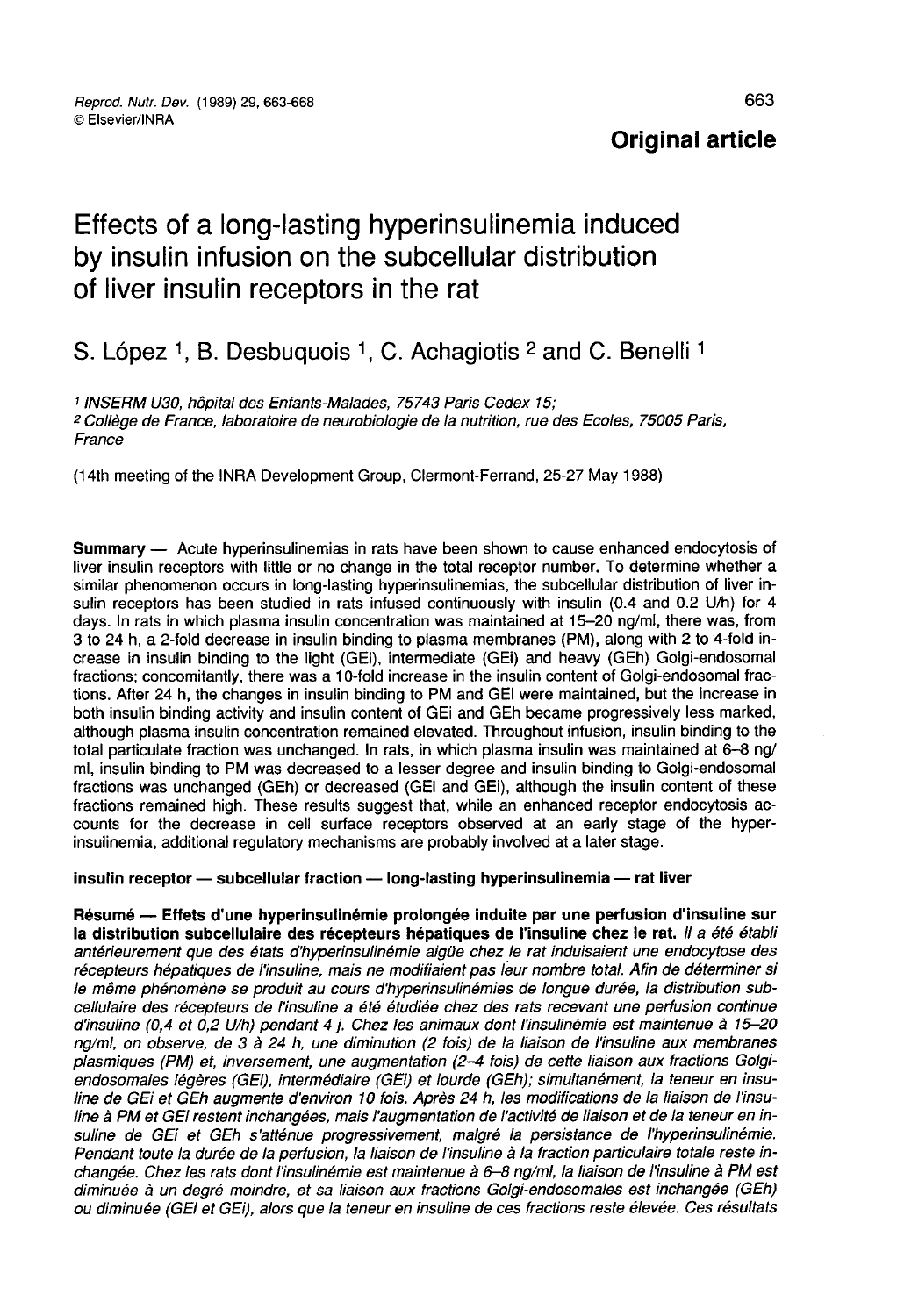suggèrent que, si une endocytose accrue des récepteurs rend compte de leur disparition de la surface cellulaire à un stade précoce de l'hyperinsulinémie, d'autres mécanismes de régulation sont probable-<br>ment impliqués à un stade plus tardif.

#### récepteur de l'insuline - fraction subcellulaire - hyperinsulinémie de longue durée -- foie de rat

#### **INTRODUCTION**

A decrease in the number of insulin receptors in liver plasma membranes has been observed in a number of rodent models in which plasma insulin concentration is elevated, either acutely, such as after injection of insulin (Desbuquois et al., 1982; Pezzino et al., 1980) and stimulants of insulin secretion (López & Desbuquois, 1983), or chronically, such as in genetic (Clark & Clark, 1982; Kahn et al., 1973; Posner et al., 1978) and acquired (Le Marchand et al., 1978) forms of obesity, or after iterative insulin injections (Vigneri et al., 1978). In acute hyperinsulinemia, the decrease in the number of insulin receptors in plasma membrane fractions is accompanied by a correlative increase in the number of receptors in Golgi-endosomal fractions, total receptor number remaining<br>unaffected (Desbuguois et al., 1982; unaffected (Desbuquois et al., L6pez & Desbuquois, 1983). An additional finding in these models is an increase in the concentration of insulin in Golgiendosomal fractions. These findings have led to the suggestion that in acute hyperinsulinemia, enhanced receptor endocytosis is one major mechanism involved in the regulation of cell surface receptors.

We have recently presented evidence that in genetically obese Zucker rats, enhanced receptor endocytosis does not account for the loss of cell surface receptors observed in this animal model (López et al., 1988). To assess the involvement of receptor endocytosis in a nongenetic, long-lasting hyperinsulinemia, we have studied the subcellular distribution of hepatic insulin receptors in rats receiving a continuous infusion of insulin for 4 days. Our results suggest that only at an early stage of the hyperinsulinemia does enhanced receptor endocytosis account for the decrease in the number of cell surface receptors observed in this model.

#### MATERIALS AND METHODS

Male Wistar rats, weighing 180-220 g, were infused with physiological saline (0.375 ml/h) or insulin (Actrapid, Novo, Copenhagen) diluted in saline for 3 h to 4 days through chronicallyimplanted intracardiac catheters as described by Benelli et al. (1988). To avoid insulin inactivation, all solutions used for infusion were freshly prepared each day. The rate of insulin infusion was generally 0.4 U/h, less frequently 0.2 U/h. At the time scheduled for study, the animals were sacrificed and the liver was removed and immediately homogenized.

A total particulate fraction, a plasma membrane fraction (PM), and light (GEI), intermediate (GEi) and heavy (GEh) Golgi-endosomal fractions were prepared from homogenates according to modifications (L6pez & Desbuquois, 1983, 1987) or earlier described procedures. Subcellular fractions were stored in liquid nitrogen and assayed for protein, insulin binding activity and extractable insulin content as described by L6pez and Desbuquois (1983, 1987).

Plasma insulin was determined by radioimmunoassay as described by L6pez and Desbuquois (1983).

Statistical comparisons between salineinfused and insulin-infused rats were performed using Student's t-test, with values of insulin binding activities converted to percentages of the mean value observed in the control group.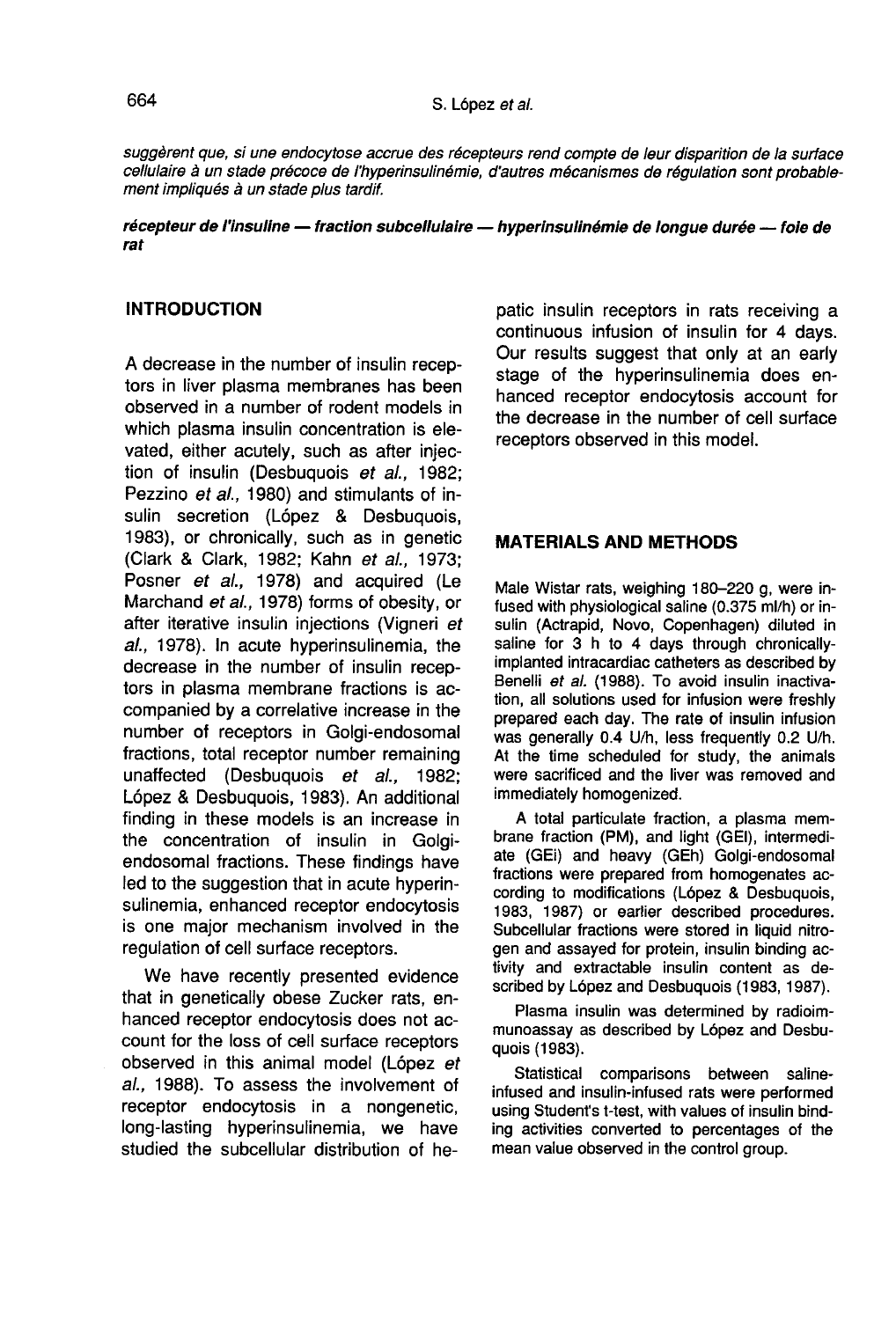#### RESULTS

Specific activities of galactosyltransferase (a Golgi marker) in Golgi-endosomal fractions and of 5'-nucleotidase (a plasma membrane marker) in plasma membranes of saline-infused rats were similar to those reported previously in this laboratory, but the protein yield of Golgi-endosomal fractions was consistently lower (results not shown). Specific activities of marker enzymes and protein yield in subcellular fractions of insulin-infused rats did not differ from those of saline-injected controls.

Infusion of insulin at the rate of 0.4 U/h for 4 days caused a 6 to 8-fold increase in plasma insulin concentration. The latter was detectable at 3 h and was maintained throughout the time of study (Fig. 1, upper panel); the slight decrease in plasma insulin observed between 2 and 4 days was not statistically significant.

The effects of insulin infusion, at the rate of 0.4 U/h, on the ability of liver subcellular fractions to bind insulin are depicted in Fig. 1 (lower panels). During the first day, insulin-induced hyperinsulinemia was accompanied by a 2 to 4-fold increase in the ability of Golgi-endosomal fractions to bind insulin, which was detectable at 3 h and affected to a greater extent GEI (4-fold increase) than GEi and GEh (2-fold increase). Concomitantly, there was a 2-fold decrease in the ability of plasma membranes to bind insulin. After 1 day, the changes in insulin binding activities in GEI, GEh and plasma membranes were maintained, but the enhancement of binding activity in GEi became progressively less marked. Throughout the study, insulin binding to the total particulate fraction remained unchanged. Whether the changes in insulin binding described result from changes in receptor affinity or capacity has not been determined.

Golgi-endosomal fractions (GEi and GEh) of insulin-infused rats displayed an increase of insulin content relative to corresponding fractions of saline-infused animals (Table I). This increase was more pronounced during the first day of study



panel) and specific insulin binding activities (lower panels) in light  $(\bullet)$ , intermediate  $(\circ)$  and heavy (A) Golgi-endosomal fractions (GF), in plasma membranes (PM) and in the total particulate fraction (TPF) from rats infused with insulin at the rate of 0.4 U/h, as a function of time of infusion. Plasma insulin concentration in salineinfused rats was 2.76  $\pm$  0.25 ng/ml (mean  $\pm$ S.E.M., 18 determinations) and did not vary throughout infusion. Insulin binding activities in subcellular fractions of saline injected rats, expressed as cpm/ug of protein, were, respectively,  $28 \pm 4$ , 115 ± 16 and 160 ± 8 for light, intermediate and heavy Golgi-endosomal fractions,  $258 \pm$ 10 for plasma membranes, and 29  $\pm$  1 for the total particulate fraction (mean  $\pm$  S.E.M., 12-20 determinations). \*  $P < 0.05$  vs control.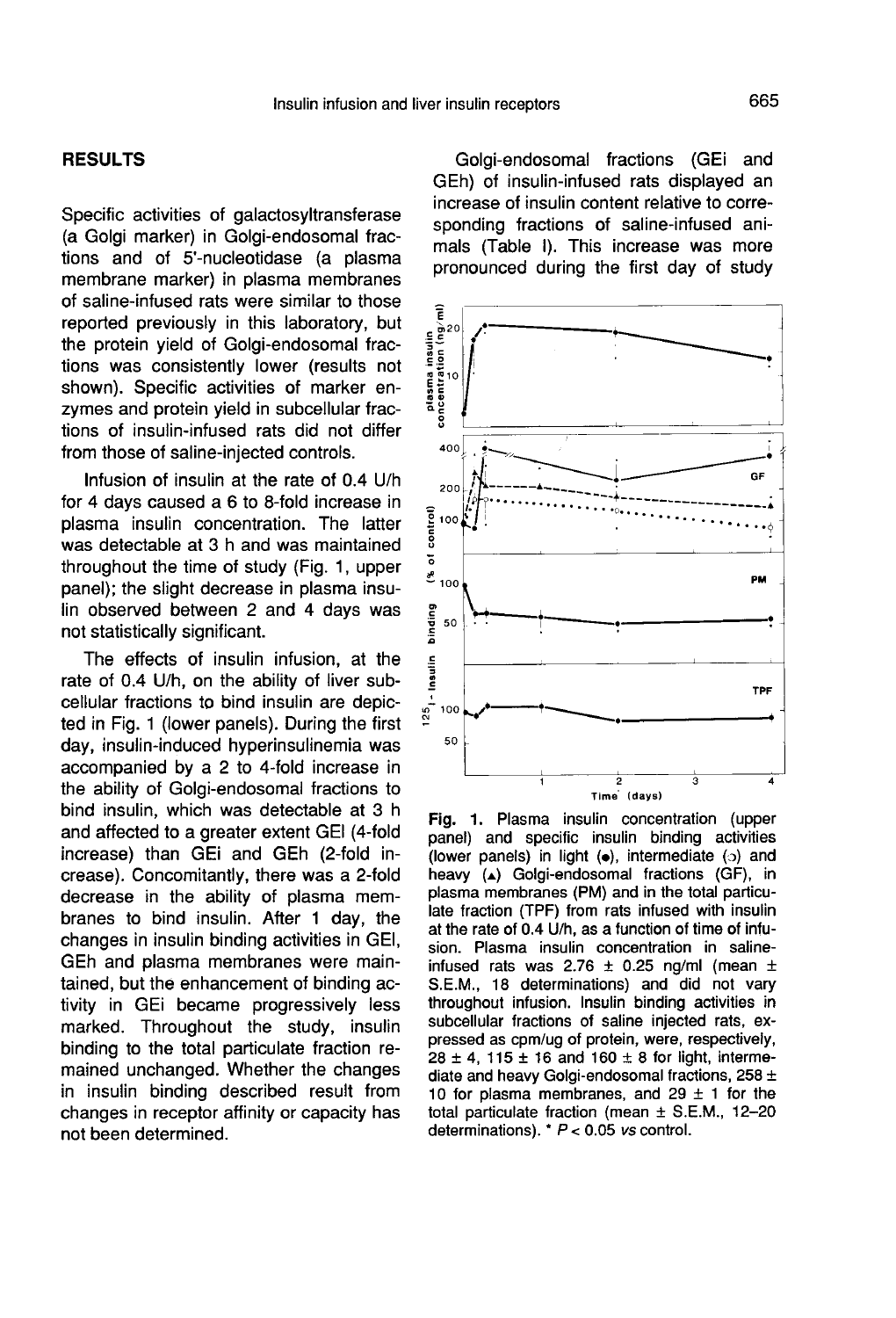(10-15-fold over control), than at later times (less than 5-fold over control).

In rats infused by insulin at the rate of 0.2 U/h, plasma insulin concentration was increased by only 2 to 3-fold, and the changes in insulin binding activities of liver subcellular fractions at 2 and 4 days dif-

fered from those observed in rats infused with the higher dose (Table II). First, there was little (10-15%) decrease in the binding activity of plasma membranes and second, binding activity was decreased by 40-50% in GEI and GEi and was unchanged or increased only slightly in GEh. However, the insulin content of GEh did not differ from

Table I. Concentration of immununoreactive insulin in acid extracts fo intermediate and heavy Golgiendomosal fractions of rats infused with insulin at the rate of 0.4 U/h, as a function of time of infusion. Results are the mean ± S.E.M. of several determinations, the number of which is indicated in parentheses.

**Experimental groups** Immunoreactive insulin (pa/ma protein) and time of sacrifice Intermediate Golgi-endosomal fraction Heavy Golgi-endosomal fractions

| Saline-injected rats * | $606 \pm 80$    | $433 \pm 42$    |
|------------------------|-----------------|-----------------|
|                        | (10)            | (14)            |
| Insulin infused rats   |                 |                 |
| 3 h 30                 | $5862 \pm 1472$ | $3977 \pm 128$  |
|                        | (4)             | (4)             |
| 7 h                    | $9527 \pm 11$   | $6881 \pm 2150$ |
|                        | (2)             | (2)             |
| 24 h                   | $5442 \pm 1992$ | $4150 \pm 1772$ |
|                        | (3)             | (3)             |
| 48 h                   | $869 \pm 45$    | $1037 \pm 69$   |
|                        | (5)             | (5)             |
| 96 h                   | $1727 \pm 346$  | $1994 \pm 357$  |
|                        | (4)             | (4)             |
|                        |                 |                 |

\* All times confounded

Table II. Plasma insulin concentration and specific insulin binding activity of liver subcellular fractions of rats infused with insulin at the dose of 0.2 U/h during 2 or 4 days. Results are the mean ± S.E.M. of 3 determinations. Plasma insulin concentration and insulin binding to subcellular fractions from salineinjected rats were similar to those indicated in legend to Fig. 1.

| Time             | Plasma insulin                 | Insulin binding activity (% of control) |                             |                        |                        |  |  |
|------------------|--------------------------------|-----------------------------------------|-----------------------------|------------------------|------------------------|--|--|
|                  | (nq/m)                         | GEi                                     | GEh                         | <b>PM</b>              | TPF                    |  |  |
| 2 days<br>4 days | $6.3 \pm 2.5$<br>$5.6 \pm 2.2$ | $32 \pm 1$<br>$60 \pm 28$               | $95 \pm 28$<br>$129 \pm 35$ | $86 \pm 6$<br>$87 + 9$ | $99 \pm 8$<br>$87 + 2$ |  |  |

GEI : intermediate Golgi-endosomal fraction; GEh : heavy Golgi-endosomal fraction; PM : plasma membranes; TPF : total particulate fraction

666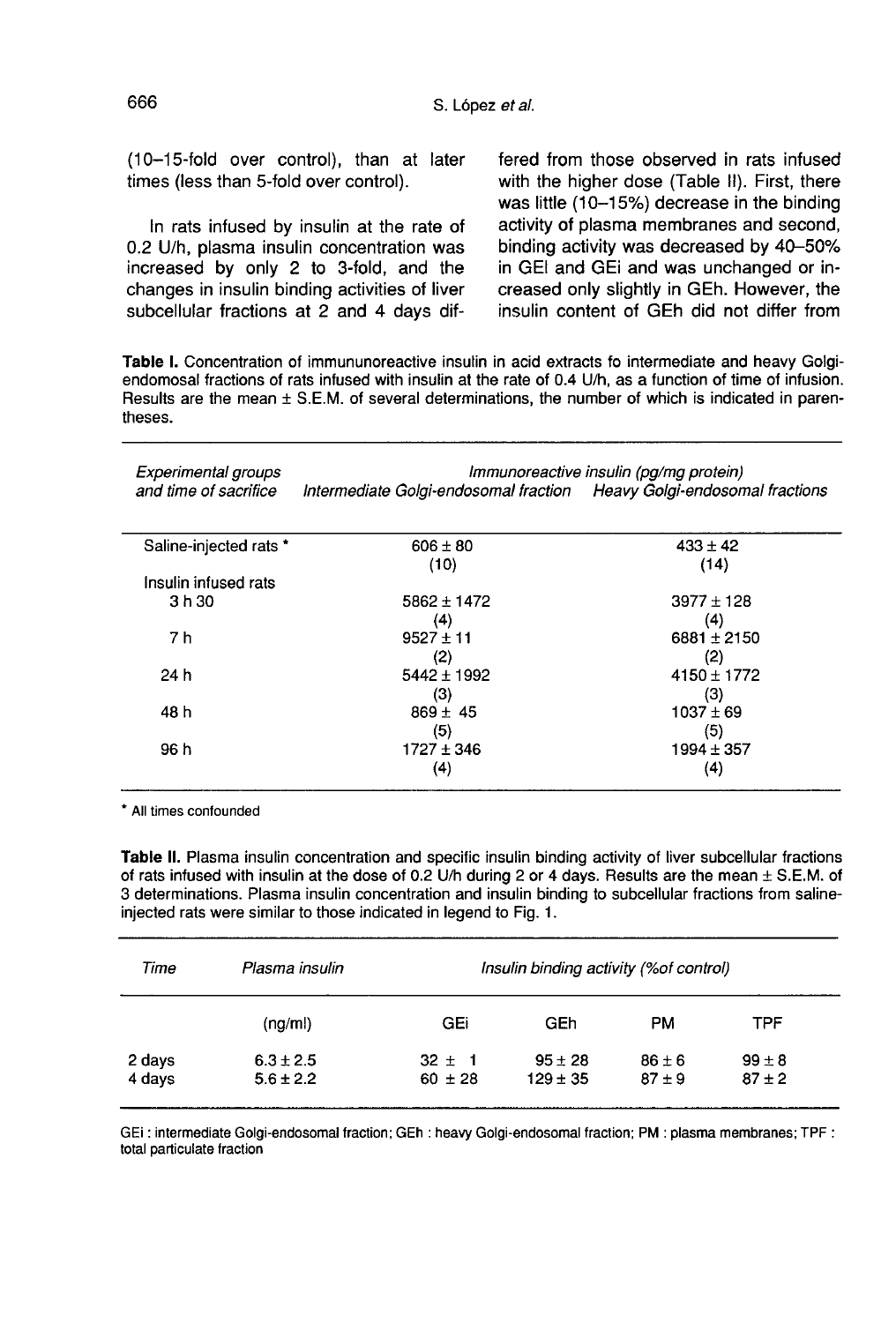that observed with the higher dose (results not shown).

#### **DISCUSSION**

These studies show that, in rats infused with the high dose of insulin, the early changes in the subcellular distribution of insulin receptors and in the insulin content of Golgi-endosomal fractions are similar to those reported after a bolus injection of insulin (Desbuquois et al., 1982). After one day, however, the increase in the amount of receptor and ligand associated with Golgi-endosomal fractions became progressively less marked, despite the persistence of the hyperinsulinemia. On the other hand, in rats infused with the low dose of insulin, hormone binding activity was little decreased in plasma membranes and was<br>decreased or unaffected in Golgiunaffected endosomal fractions, although the insulin content of the latter was also increased. These findings suggest that, while enhanced receptor endocytosis probably occurs in both experimental groups, only with the high dose of insulin and at an early stage of the hyperinsulinemia does this mechanism account for the changes in receptor distribution.

The decrease in the ability of liver plas- ma membranes to bind insulin, which occurs in rats infused with the high dose of insulin, is comparable to that reported by Vigneri et al. (1978) in rats rendered hyperinsulinemic for 24 h by two insulin injections. However, at variance with these investigators, who reported that insulin binding activity was also decreased in endoplasmic reticulum fractions, we found that insulin binding activity in the microsomal fraction was unchanged or increased slightly (experiments not shown).

The changes in the insulin binding activity of liver subcellular fractions, observed in rats infused with the low dose of insulin, are reminiscent of those described in 4 week old genetically obese Zucker rats in which plasma insulin concentration is elevated to the same extent. Indeed, in these animals, the only change detectable was a decrease in insulin binding activity of Golgi endosomal fractions, along with an increased or unchanged insulin content in these fractions. These results further support the concept that, in both experimental models, enhanced receptor endocytosis is not the major mechanism involved in insulin receptor regulation.

Because insulin at a high dose induces a decrease in blood glucose concentration, the possibility that counter-regulatory hormones contribute to the changes in insulin binding activity must be considered. Indeed, both glucagon and epinephrin have been shown to cause a decrease in insulin binding to intact, isolated adipocytes (Pessin et al., 1983; Yamauchi & Hashizume, 1986). It is not known, however, whether these hormones exert similar effects in isolated hepatocytes. In addition, although glucagon has been shown to induce endocytosis of the insulin receptor in liver in vivo (López & Desbuquois, 1983), this is an indirect effect which is mediated by endogenously released insulin.

Although differing with respect to several biochemical and morphological criteria, the three Golgi-endosomal fractions, as prepared in this work, are known to consist of both Golgi elements and endosomes (Bergeron et al., 1985).

On the assumption that these organelles represent the main sites of localization of newly synthesized and internalized receptors, respectively, the increase in the<br>insulin receptor number in Golgireceptor endosomal fractions of hyperinsulinemic rats might reflect either enhanced receptor